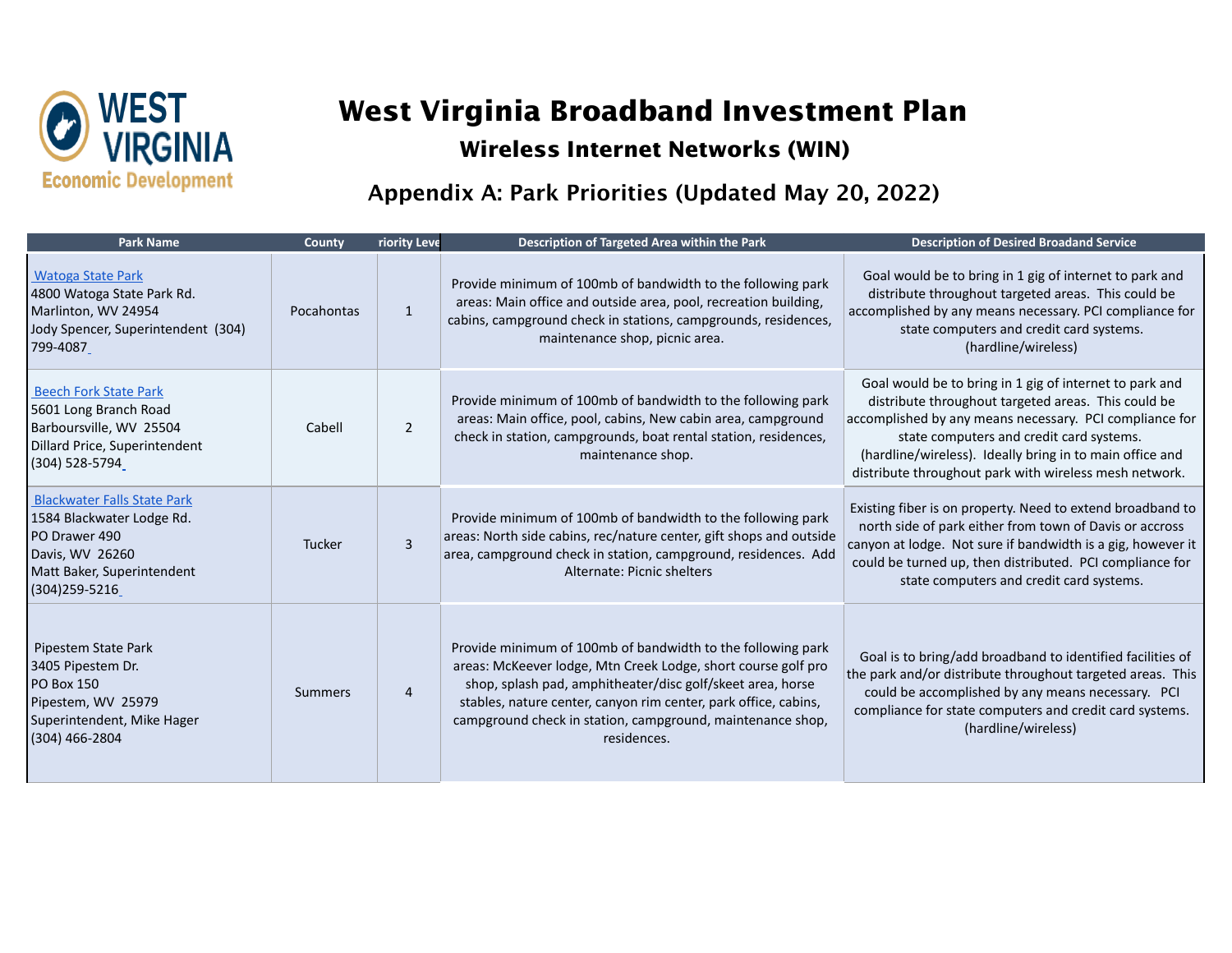| <b>Bluestone State Park</b><br><b>HC 78 Box 3</b><br>Hinton, WV 25951<br>Superintendent, Frank Ratcliffe<br>$(304)466 - 2805$          | Summers           | 5              | Provide minimum of 100mb of bandwidth to the following park<br>areas: Main Office, Cabins, Marina, 3 campgrounds on bluestone<br>river section, pool, residences, activity building, maintenance<br>shop.                                               | Goal would be to bring in 1 gig of internet to park and<br>distribute throughout targeted areas. This could be<br>accomplished by any means necessary. PCI compliance for<br>state computers and credit card systems.<br>(hardline/wireless) |
|----------------------------------------------------------------------------------------------------------------------------------------|-------------------|----------------|---------------------------------------------------------------------------------------------------------------------------------------------------------------------------------------------------------------------------------------------------------|----------------------------------------------------------------------------------------------------------------------------------------------------------------------------------------------------------------------------------------------|
| <b>Coopers Rock State Forest</b><br>61 County Line Dr.<br>Bruceton Mills, WV 26525<br>Superintendent, Brad Atkins<br>(304)<br>594-1561 | nongalia and Pres | 6              | Provide minimum of 100mb of bandwidth to the following park<br>areas: Main Office, campground check in station, campgrounds,<br>new addiiton to McCullom camping area, New Cabin area, Trading<br>Post gift shop, Picnic shelters, water tank building. | Goal would be to bring in 1 gig of internet to park and<br>distribute throughout targeted areas. This could be<br>accomplished by any means necessary. PCI compliance for<br>state computers and credit card systems.<br>(hardline/wireless) |
| <b>Babcock State Park</b><br>486 Babcock Rd.<br>Clifftop, WV 25831<br>Superintendent, Mike Foster<br>(304)438-3004                     | Fayette           | $\overline{7}$ | Provide minimum of 100mb of bandwidth to the following park<br>areas: Main Office and general area, gift shops, boat rental<br>station, cabins, campground check in station, campgrounds,<br>residences, maintenance shop.                              | Goal would be to bring in 1 gig of internet to park and<br>distribute throughout targeted areas. This could be<br>accomplished by any means necessary. PCI compliance for<br>state computers and credit card systems.<br>(hardline/wireless) |
| <b>Audra State Park</b><br>8397 Audra Park Rd<br>Buckhannon, WV 25201<br>Superintendent, Ashley Martin<br>$(304)$ 457-1162             | <b>Barbour</b>    | 8              | Provide minimum of 100mb of bandwidth to the following park<br>areas: Main Office, gift shops, campground check in station,<br>campgrounds, residence, maintenance shop, Picnic shelters.                                                               | Goal would be to bring in 1 gig of internet to park and<br>distribute throughout targeted areas. This could be<br>accomplished by any means necessary. PCI compliance for<br>state computers and credit card systems.<br>(hardline/wireless) |
| <b>Cedar Creek State Park</b><br>2947 Cedar Creek Rd.<br>Glenville, WV 26351<br>Superintendent, Ben Leedom<br>(304) 462-8517           | Gilmer            | 9              | Provide minimum of 100mb of bandwidth to the following park<br>areas: Main Office, swimming pool, Campground check in station,<br>gift shops, campsites, residence, maintenance shop, Picnic<br>shelters.                                               | Goal would be to bring in 1 gig of internet to park and<br>distribute throughout targeted areas. This could be<br>accomplished by any means necessary. PCI compliance for<br>state computers and credit card systems.<br>(hardline/wireless) |
| <b>Little Beaver State Park</b><br>1402 Grandview Rd<br>Beaver, WV 25813<br>Superintendent, Thomas Asbury<br>(304) 763 - 2494          | Raleigh           | 10             | Provide minimum of 100mb of bandwidth to the following park<br>areas: Headquarters and gift shop, campground check in station,<br>campsites, residence, maintenance shop.                                                                               | Goal would be to bring in 1 gig of internet to park and<br>distribute throughout targeted areas. This could be<br>accomplished by any means necessary. PCI compliance for<br>state computers and credit card systems.<br>(hardline/wireless) |

L.